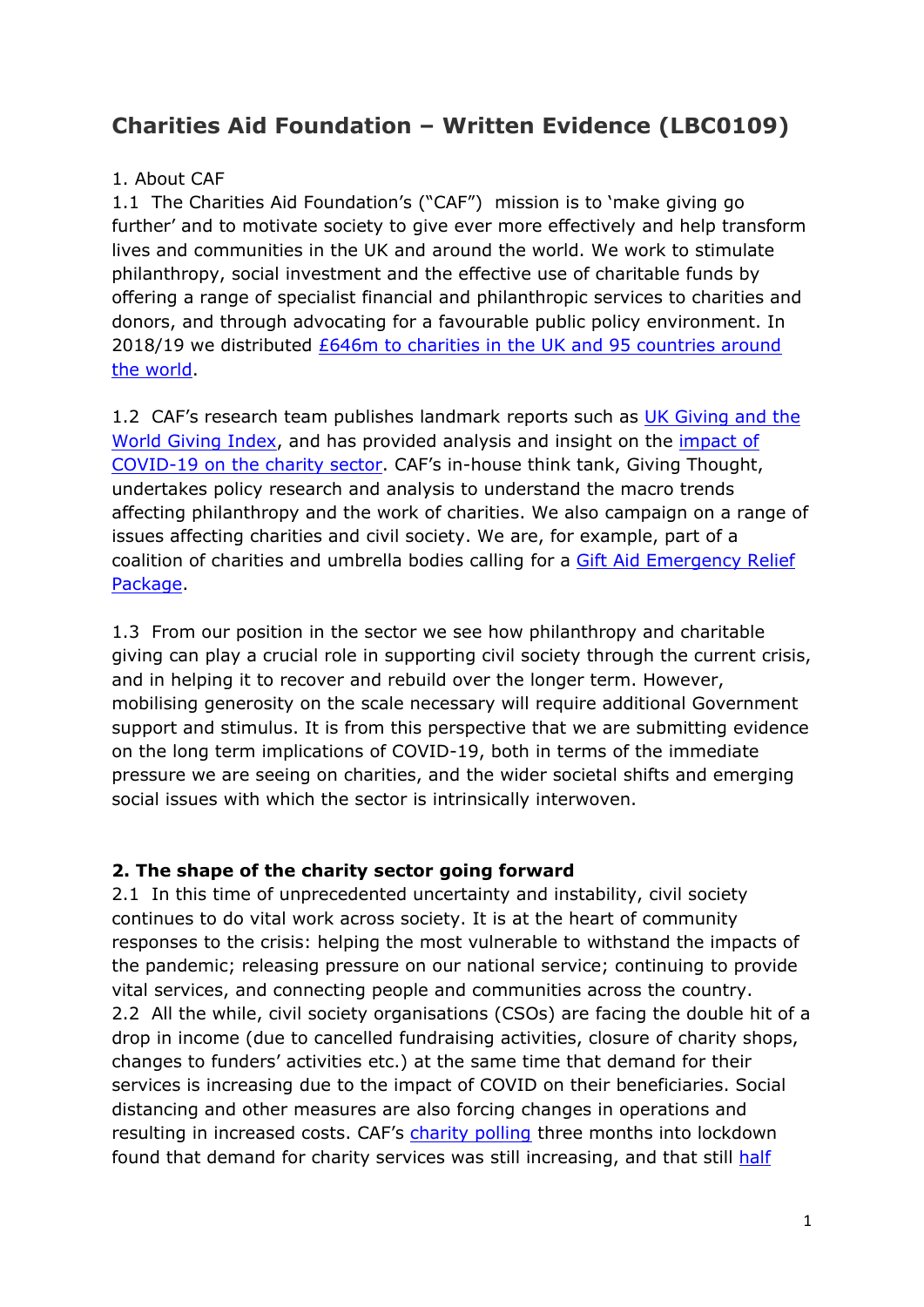[surveyed](https://www.cafonline.org/docs/default-source/about-us-publications/caf-charity-coronavirus-briefing-june-2020.pdf) [were](https://www.cafonline.org/docs/default-source/about-us-publications/caf-charity-coronavirus-briefing-june-2020.pdf) [reporting](https://www.cafonline.org/docs/default-source/about-us-publications/caf-charity-coronavirus-briefing-june-2020.pdf) that they would not survive more than a year without further support.

2.3 The [shape](https://www.cafonline.org/about-us/blog-home/giving-thought/the-future-of-doing-good/philanthropy-and-civil-society-after-covid-19-key-questions-for-the-future) [of](https://www.cafonline.org/about-us/blog-home/giving-thought/the-future-of-doing-good/philanthropy-and-civil-society-after-covid-19-key-questions-for-the-future) [the](https://www.cafonline.org/about-us/blog-home/giving-thought/the-future-of-doing-good/philanthropy-and-civil-society-after-covid-19-key-questions-for-the-future) [charity](https://www.cafonline.org/about-us/blog-home/giving-thought/the-future-of-doing-good/philanthropy-and-civil-society-after-covid-19-key-questions-for-the-future) [sector](https://www.cafonline.org/about-us/blog-home/giving-thought/the-future-of-doing-good/philanthropy-and-civil-society-after-covid-19-key-questions-for-the-future) [going](https://www.cafonline.org/about-us/blog-home/giving-thought/the-future-of-doing-good/philanthropy-and-civil-society-after-covid-19-key-questions-for-the-future) [forward](https://www.cafonline.org/about-us/blog-home/giving-thought/the-future-of-doing-good/philanthropy-and-civil-society-after-covid-19-key-questions-for-the-future) will be defined both by CSOS' ability to continue supporting communities affected by coronavirus now and in the immediate future, and the extent to which government and funders pitch in with a longer term perspective to ensure that there is a strong charity sector able to respond to national needs once the peak of the pandemic has passed. The remainder of this submission will cover how the charity sector may adapt and respond to some of these changing 'national needs', the challenges and opportunities brought by the pandemic implicating its ability to do so, and the support it will require from Government.

## **3. Can we build on the outpouring of mutual and volunteering?**

3.1 The initial response to the current pandemic saw a surge of new mutual aid networks springing up across local areas. In the UK voluntary sector, there is a distinction to be made between two clear (if overlapping) traditions: a charitable/philanthropic one and a mutualism/self-help one. The former involves notions of altruism and seeking to address problems one is not oneself affected by, while the latter is refers more to people of a similar socio-economic status or within a given community of identity collectively supporting one another. The pandemic is unlike almost any crisis in living memory in that it affects all of us (even if not equally), thus placing more emphasis on the idea of mutual aid and complicating our traditional understandings of fundraising and charitable giving. Beyond COVID-19, the interesting question is whether this will herald a wider shift towards notions of mutualism, cooperation and collectivism.

3.2 Whilst many traditional charities and CSOs have been integral parts of local and national responses to the pandemic, there have also been new organisations emerging that employ decentralised, non-hierarchical or 'networked' models and have garnered a great deal of support and attention (e.g. [Covid](https://covidmutualaid.org/) [Mutual](https://covidmutualaid.org/) [Aid](https://covidmutualaid.org/) [UK](https://covidmutualaid.org/)). The proliferation of these models could be explained by the public's desire for participation and immediacy in their social action. The mobilisation around volunteering is an area that Government can seek to encourage and support as a new normal going forward. Furthermore, instead of being viewed as competition, the more traditional civil society sector has an important role to play in addressing some of the challenges of new 'disintermediated' models of giving (e.g. crowdfunding, direct giving), for example, in determining 'deserving' recipients of donations, accountability mechanisms etc. (questions explored in detail in our CAF paper [Networking](https://www.cafonline.org/docs/default-source/about-us-policy-and-campaigns/networking-opportunities--rediscovering-decentralisation-in-philanthropy-and-civil-society-(smaller).pdf) [Opportunities:](https://www.cafonline.org/docs/default-source/about-us-policy-and-campaigns/networking-opportunities--rediscovering-decentralisation-in-philanthropy-and-civil-society-(smaller).pdf) [Rediscovering](https://www.cafonline.org/docs/default-source/about-us-policy-and-campaigns/networking-opportunities--rediscovering-decentralisation-in-philanthropy-and-civil-society-(smaller).pdf) [Decentralisation](https://www.cafonline.org/docs/default-source/about-us-policy-and-campaigns/networking-opportunities--rediscovering-decentralisation-in-philanthropy-and-civil-society-(smaller).pdf) [in](https://www.cafonline.org/docs/default-source/about-us-policy-and-campaigns/networking-opportunities--rediscovering-decentralisation-in-philanthropy-and-civil-society-(smaller).pdf) [Philanthropy](https://www.cafonline.org/docs/default-source/about-us-policy-and-campaigns/networking-opportunities--rediscovering-decentralisation-in-philanthropy-and-civil-society-(smaller).pdf) [and](https://www.cafonline.org/docs/default-source/about-us-policy-and-campaigns/networking-opportunities--rediscovering-decentralisation-in-philanthropy-and-civil-society-(smaller).pdf) [Civil](https://www.cafonline.org/docs/default-source/about-us-policy-and-campaigns/networking-opportunities--rediscovering-decentralisation-in-philanthropy-and-civil-society-(smaller).pdf) [Society?\)](https://www.cafonline.org/docs/default-source/about-us-policy-and-campaigns/networking-opportunities--rediscovering-decentralisation-in-philanthropy-and-civil-society-(smaller).pdf)

3.3. Another question is the whether we will see a growing tension between philanthro-localism and philanthro-globalism. On the one hand the pandemic is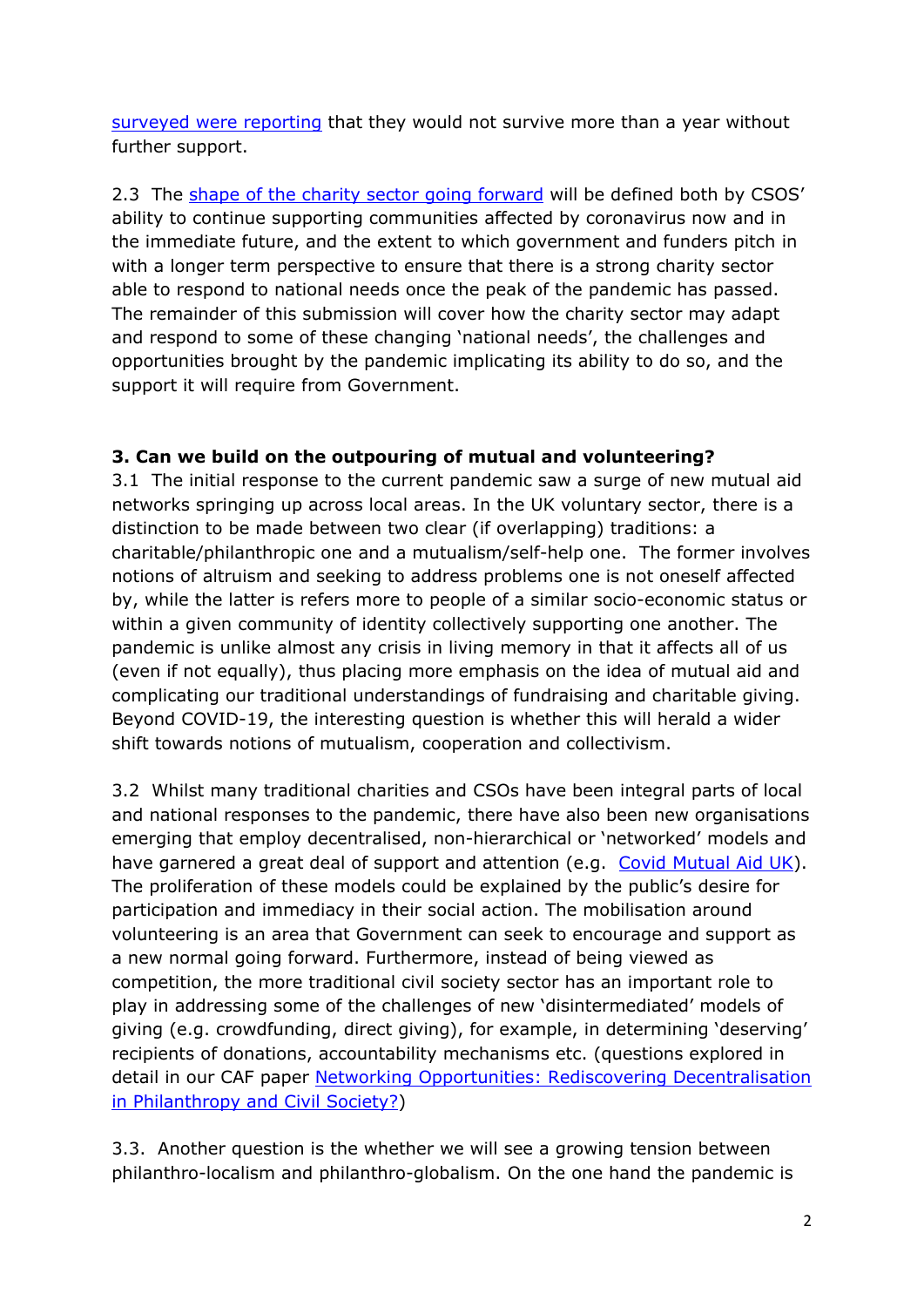global in scale, and it is clear that if we are to be better-prepared for similar events in the future more coordination is required at the global level. On the other hand, people are seeing and feeling the effects of the pandemic at a hyper-local level, and travel restrictions and social distancing measures are forcing us to focus far more on our immediate surroundings. This could result in a longer-term shift in attitudes towards how we balance giving to local, national or international causes. [CAF](https://www.cafonline.org/about-us/caf-campaigns/giving-for-the-uk/place-based-giving) [has](https://www.cafonline.org/about-us/caf-campaigns/giving-for-the-uk/place-based-giving) [explored](https://www.cafonline.org/about-us/caf-campaigns/giving-for-the-uk/place-based-giving) [the](https://www.cafonline.org/about-us/caf-campaigns/giving-for-the-uk/place-based-giving) [potential](https://www.cafonline.org/about-us/caf-campaigns/giving-for-the-uk/place-based-giving) [for](https://www.cafonline.org/about-us/caf-campaigns/giving-for-the-uk/place-based-giving) [place-based](https://www.cafonline.org/about-us/caf-campaigns/giving-for-the-uk/place-based-giving) [approaches](https://www.cafonline.org/about-us/caf-campaigns/giving-for-the-uk/place-based-giving) [to](https://www.cafonline.org/about-us/caf-campaigns/giving-for-the-uk/place-based-giving) [giving](https://www.cafonline.org/about-us/caf-campaigns/giving-for-the-uk/place-based-giving) and the idea of civic philanthropy through our policy work for a number of years. Government has recognised the potential impact of place based giving, and has invested in further exploring this topic by providing £770,000 to the [Growing](https://www.civilsociety.co.uk/voices/rhodri-davies-place-based-giving-how-a-growing-new-fund-could-be-crucial-for-all-charities.html#sthash.VqgEnb2x.dpuf) [Place-Based](https://www.civilsociety.co.uk/voices/rhodri-davies-place-based-giving-how-a-growing-new-fund-could-be-crucial-for-all-charities.html#sthash.VqgEnb2x.dpuf) [Giving](https://www.civilsociety.co.uk/voices/rhodri-davies-place-based-giving-how-a-growing-new-fund-could-be-crucial-for-all-charities.html#sthash.VqgEnb2x.dpuf) [Fund,](https://www.civilsociety.co.uk/voices/rhodri-davies-place-based-giving-how-a-growing-new-fund-could-be-crucial-for-all-charities.html#sthash.VqgEnb2x.dpuf) which CAF delivered. The programme helped enable six (most of them early stage) place based giving schemes to develop their sustainability and resilience.

3.4. At this time when we are more confined to our local area and perhaps engaging more in our more immediate communities, the value of place based charitable giving and services is coming into sharp relief. We are witnessing the benefits of a kind of giving that brings people together to benefit from a local service, with mutual aid and solidarity emerging as some of the most immediate and capable instruments to get communities through these difficult times. This all provides for interesting lessons on the value of a decentralised approach in galvanising philanthropic resources and the value this can bring to local civil societies.

#### **4. Will enforced digitisation stick?**

4.1 As a result of travel restrictions and social distancing measures, a vast number of CSOs have had to pivot towards using digital tools to enable remote working, communication and the delivery of services in innovative ways. The question is how much of this enforced digital transformation will stick in the longer term. Will remote working become far more common and result in a more geographically-distributed charity sector workforce? Will some services that were thought to be possible only in person but are now being provided virtually remain so beyond this crisis?

4.2 COVID-19 has not only accelerated the digital transformation needed for civil society to adapt to the 'new normal', but has also heightened the way technology relates to social issues that CSOs address. [When](https://www.cafonline.org/docs/default-source/about-us-publications/caf-charity-coronavirus-briefing-june-2020.pdf) [we](https://www.cafonline.org/docs/default-source/about-us-publications/caf-charity-coronavirus-briefing-june-2020.pdf) [asked](https://www.cafonline.org/docs/default-source/about-us-publications/caf-charity-coronavirus-briefing-june-2020.pdf) [charities](https://www.cafonline.org/docs/default-source/about-us-publications/caf-charity-coronavirus-briefing-june-2020.pdf) [what](https://www.cafonline.org/docs/default-source/about-us-publications/caf-charity-coronavirus-briefing-june-2020.pdf) [changes](https://www.cafonline.org/docs/default-source/about-us-publications/caf-charity-coronavirus-briefing-june-2020.pdf) [they](https://www.cafonline.org/docs/default-source/about-us-publications/caf-charity-coronavirus-briefing-june-2020.pdf) [had](https://www.cafonline.org/docs/default-source/about-us-publications/caf-charity-coronavirus-briefing-june-2020.pdf) [made](https://www.cafonline.org/docs/default-source/about-us-publications/caf-charity-coronavirus-briefing-june-2020.pdf) [to](https://www.cafonline.org/docs/default-source/about-us-publications/caf-charity-coronavirus-briefing-june-2020.pdf) [adapt](https://www.cafonline.org/docs/default-source/about-us-publications/caf-charity-coronavirus-briefing-june-2020.pdf) [to](https://www.cafonline.org/docs/default-source/about-us-publications/caf-charity-coronavirus-briefing-june-2020.pdf) [the](https://www.cafonline.org/docs/default-source/about-us-publications/caf-charity-coronavirus-briefing-june-2020.pdf) [current](https://www.cafonline.org/docs/default-source/about-us-publications/caf-charity-coronavirus-briefing-june-2020.pdf) [crisis](https://www.cafonline.org/docs/default-source/about-us-publications/caf-charity-coronavirus-briefing-june-2020.pdf), 4 in 10 (39%) said they had found an alternative or innovative way to deliver a service, and a quarter (25%) reported that they had found a new way to reach their beneficiaries, largely by relying on technology to keep in touch.

4.3 But we also know from our own research that many CSOs struggle with making full use of even existing digital solutions: [a](https://www.cafonline.org/docs/default-source/about-us-publications/caf-charity-coronavirus-briefing-june-2020.pdf) [CAF](https://www.cafonline.org/docs/default-source/about-us-publications/caf-charity-coronavirus-briefing-june-2020.pdf) [survey](https://www.cafonline.org/docs/default-source/about-us-publications/caf-charity-coronavirus-briefing-june-2020.pdf) [among](https://www.cafonline.org/docs/default-source/about-us-publications/caf-charity-coronavirus-briefing-june-2020.pdf) [almost](https://www.cafonline.org/docs/default-source/about-us-publications/caf-charity-coronavirus-briefing-june-2020.pdf)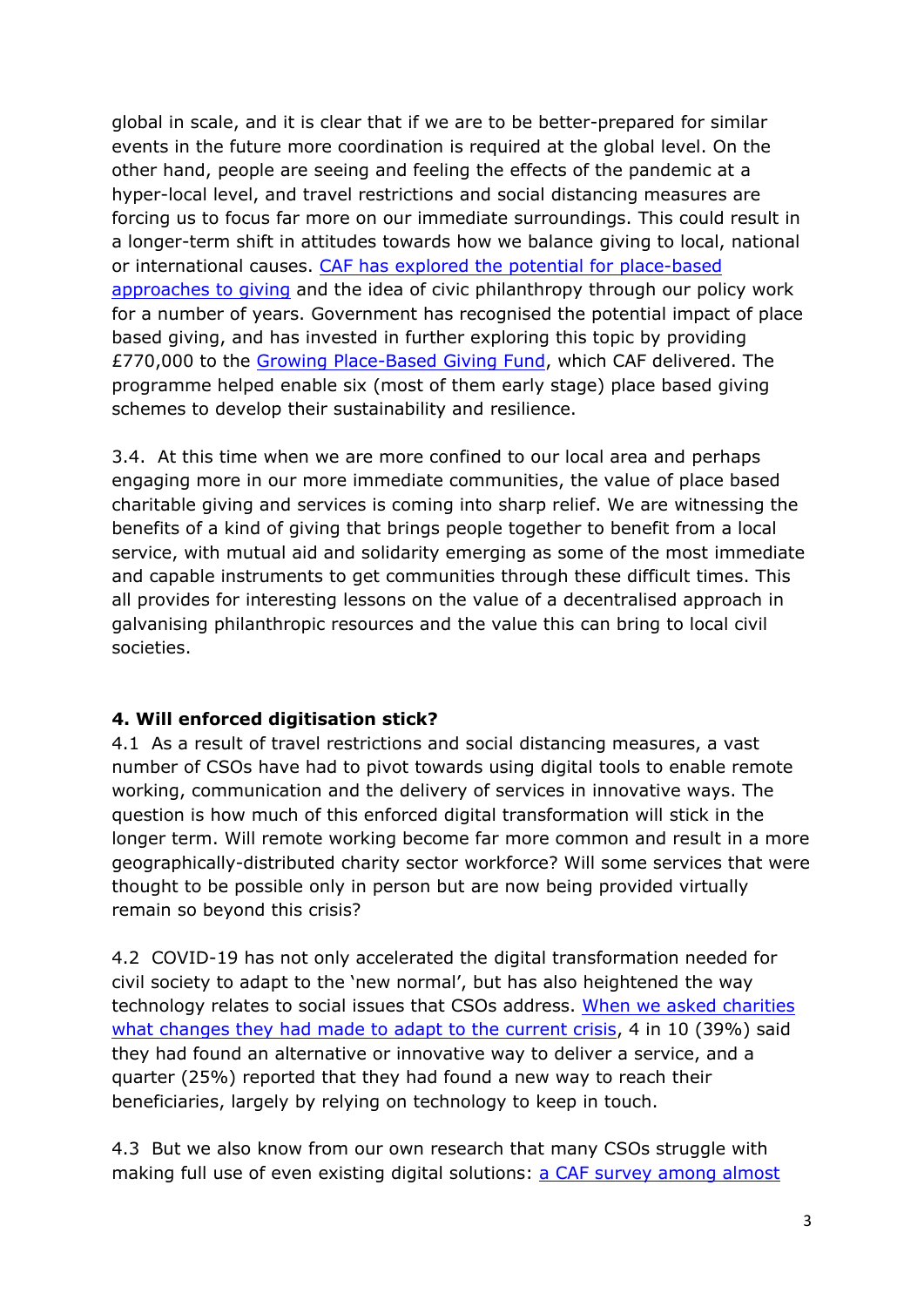[400](https://www.cafonline.org/docs/default-source/about-us-publications/caf-charity-coronavirus-briefing-june-2020.pdf) [UK-based](https://www.cafonline.org/docs/default-source/about-us-publications/caf-charity-coronavirus-briefing-june-2020.pdf) [charities](https://www.cafonline.org/docs/default-source/about-us-publications/caf-charity-coronavirus-briefing-june-2020.pdf) showed that roughly a quarter of charities (23%) cannot take any kind of digital donations, which will make it harder for them to adapt to the more cash-free environment post-pandemic.

4.4 It is also crucial to recognise that not all service delivery is conducive to a digital-first approach, and many examples exist where the increased use of technology or digital transformation may in fact reduce the quality of the service provided. The lack of digital access and skills across different geographical areas and different communities raises the concern that CSOs turning digital may only exacerbate exclusion and inequality in some cases, if beneficiaries have to rely increasingly on access to technology to make use of charity services. At the very least, as more parts of society digitise charities will have to be increasingly on hand to address newer social problems arising from a growing 'digital divide'.

4.5 As the coronavirus pandemic changes the way we rely on the use of technology, charities will need support from government, the tech industry and forward-thinking funders to develop the skills and resources needed to realise the potential of new digital ways of working for social and environmental good. Charities often give voice to the most marginalised in society, so it is vital that they have a seat at the table when it comes to exploring the potential negative impacts of technology and what can be done to mitigate or avoid them. Civil society has a strong role to play in ensuring that 'going digital' always has in mind minimising harm and avoiding unintended negative consequences, and that new technologies are designed in such as way as to make processes and ways of working ever more sustainable and equitable.

#### **5. Emerging social issues relevant to the charity sector**

5.1 In addition to changing perceptions of civil society and opening up opportunities to do things differently, the COVID-19 crisis is likely to create new problems that civil society organisations will be called upon to address in future.

5.2 For instance, there may be significant mental health impacts – both on those working on the front line of the pandemic response, who may suffer forms of post-traumatic stress, or on society more broadly as social isolation measures and increases in anxiety take their toll. There may be major challenges to address among children and young people, whose development and longer-term life chances could be affected by the disruption we are seeing to schools and other services. Changes to policy and legislation around surveillance and data collection made in the interests of short-term public health needs lead to longerterm civil liberties issues. We have already seen the statements from domestic violence charities signalling their sharp increase in demand, and from cancer charities concerned about the affects of postponed health treatment on their beneficiaries in the context of the pressure on the health service.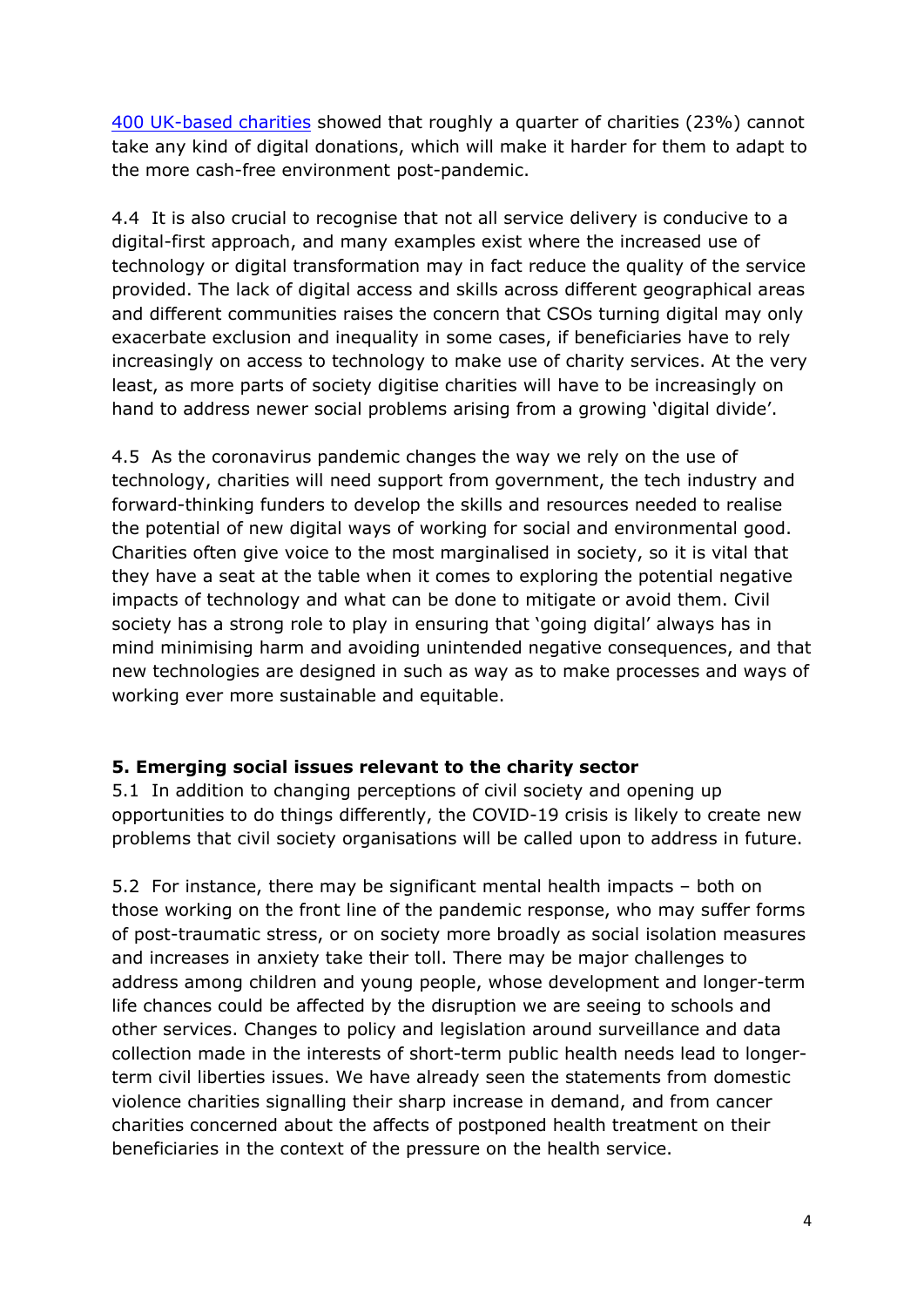5.3 Much of the responsibility for dealing with these issues – wherever there are gaps in the general provision – will fall on charities and CSOs. Many of these organisations are already under significant pressure simply to maintain or rebuild their core operations in the face of the financial difficulties resulting from lockdown, so they will need extra support from Government if they are to fulfil their vital role in supporting people and communities facing changing needs in the years to come.

5.4 The pandemic has also shone a harsher light on existing issues: from the outrage and protest around racial justice (in light of the Black Lives Matter movement and the disproportionate impact COVID-19 has been having on BAME communities), to heightened awareness of the human impact on our environment and climate (as we observe changes to emissions, air quality and wildlife in response to our changing behaviours).

5.5 It is thus important that the sense of urgency with which we call for resources to the sector does not lead us to overlook the need to ensure that philanthropic or government funding does not simply replicate or reinforce systemic injustices and inequalities, but instead aims to overcome them by addressing structural and root causes. Policy measures and funding allocation should therefore reflect existing discussions around equity, diversity and inclusion and sustainability instead of reaching for 'tried and tested' approaches for the sake of expediency.

## **6. How further giving in the UK can be unlocked to help civil society respond to the crisis and rebuild effectively to play its vital role in these issues**

6.1 Despite the [Government's](https://www.gov.uk/government/news/chancellor-sets-out-extra-750-million-coronavirus-funding-for-frontline-charities) [package](https://www.gov.uk/government/news/chancellor-sets-out-extra-750-million-coronavirus-funding-for-frontline-charities) [for](https://www.gov.uk/government/news/chancellor-sets-out-extra-750-million-coronavirus-funding-for-frontline-charities) [charities](https://www.gov.uk/government/news/chancellor-sets-out-extra-750-million-coronavirus-funding-for-frontline-charities) – which was welcomed – the sheer scale of the funding crisis facing charities and the emerging social issues which will come to fall at their feet means that more support will be needed in both the short and long term. The Government can also consider targeted policies to support and nurture people's' ability to give and unlock philanthropic resources towards the sector, as outlined in CAF's **[Philanthropy](https://www.cafonline.org/about-us/publications/2020-publications/a-covid-19-philanthropy-stimulus-package) [Stimulus](https://www.cafonline.org/about-us/publications/2020-publications/a-covid-19-philanthropy-stimulus-package) [Package](https://www.cafonline.org/about-us/publications/2020-publications/a-covid-19-philanthropy-stimulus-package)**.

6.2 This covers, for example, Government support for giving: coordinating 'pledges', offering 'supporting civil society' credits for individuals and introducing 'living legacies.' It also outlines ways Government could repurpose public and private charitable assets, such as releasing assets of the National Fund, repurposing dormant charitable trusts or redirecting state-controlled fines levied on companies. The calls made to philanthropic bodies on their funding approaches and behaviour (many of which have already changed in the light of the crisis) – such as providing agile, unrestricted and flexible criteria and application processes, open sourcing data and funding foresight – can also be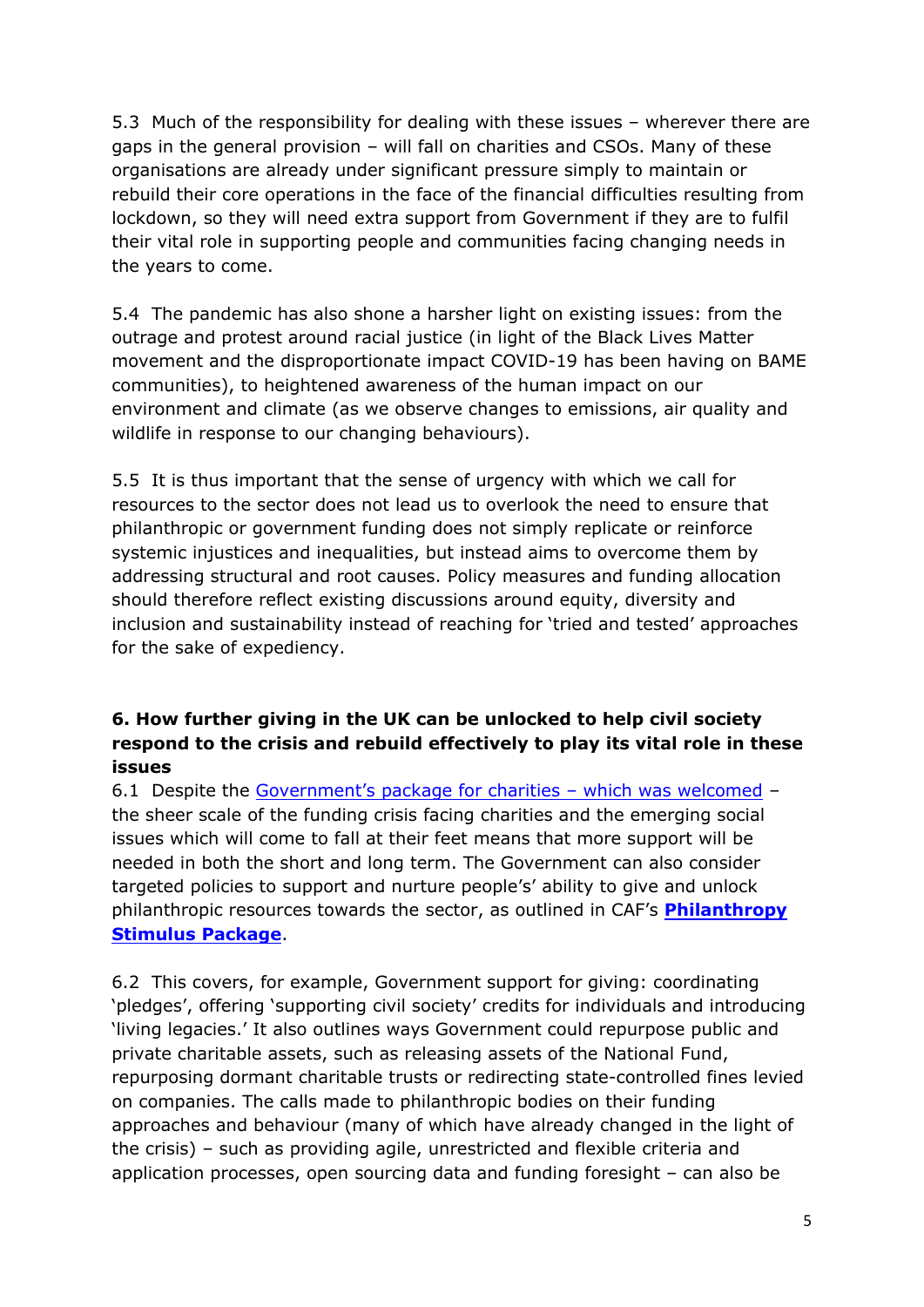applied to government grantmaking. Government may also have a role in encouraging or incentivising foundations and charitable trusts to spend-down a greater proportion of endowed assets.

6.3 Umbrella bodies have also gathered their key asks for reform under the [#NeverMoreNeeded](https://nmn.org.uk/2020/07/22/more-charities-add-voices-to-campaign-to-strengthen-gift-aid-support/) banner, calling for policy changes and support that would enable charities to better serve their beneficiaries and causes, in particular those most impacted by the pandemic. One campaign, led by a coalition of civil society sector bodies supported by a growing number of charities, is the call for a **[Gift](https://www.cafonline.org/about-us/caf-campaigns/giving-for-the-uk/gift-aid-emergency-relief-campaign-social-assets) [Aid](https://www.cafonline.org/about-us/caf-campaigns/giving-for-the-uk/gift-aid-emergency-relief-campaign-social-assets) [Emergency](https://www.cafonline.org/about-us/caf-campaigns/giving-for-the-uk/gift-aid-emergency-relief-campaign-social-assets) [Relief](https://www.cafonline.org/about-us/caf-campaigns/giving-for-the-uk/gift-aid-emergency-relief-campaign-social-assets) [Package](https://www.cafonline.org/about-us/caf-campaigns/giving-for-the-uk/gift-aid-emergency-relief-campaign-social-assets)**. 1

# **7. The relationship between the state and civil society and future preparedness**

7.1 Underpinning much of these observations is the ongoing question of the relationship between the state and civil society. The pandemic may bring about shifts in public expectations of state versus philanthropic provision; currently, it is hard to know which way this pendulum will swing. The nature of the crisis has highlighted the importance of state intervention, but at the same time [the](https://www.bsg.ox.ac.uk/research/research-projects/coronavirus-government-response-tracker) [response](https://www.bsg.ox.ac.uk/research/research-projects/coronavirus-government-response-tracker) [of](https://www.bsg.ox.ac.uk/research/research-projects/coronavirus-government-response-tracker) [many](https://www.bsg.ox.ac.uk/research/research-projects/coronavirus-government-response-tracker) [governments](https://www.bsg.ox.ac.uk/research/research-projects/coronavirus-government-response-tracker) [around](https://www.bsg.ox.ac.uk/research/research-projects/coronavirus-government-response-tracker) [the](https://www.bsg.ox.ac.uk/research/research-projects/coronavirus-government-response-tracker) [world](https://www.bsg.ox.ac.uk/research/research-projects/coronavirus-government-response-tracker) has been criticised for being inadequate in both scale and speed. We have seen [incredible](https://www.civilsociety.co.uk/news/captain-tom-moore-s-fundraiser-for-nhs-charities-passes-26m.html) [generosity](https://www.civilsociety.co.uk/news/captain-tom-moore-s-fundraiser-for-nhs-charities-passes-26m.html) [from](https://www.civilsociety.co.uk/news/captain-tom-moore-s-fundraiser-for-nhs-charities-passes-26m.html) [the](https://www.civilsociety.co.uk/news/captain-tom-moore-s-fundraiser-for-nhs-charities-passes-26m.html) [public](https://www.civilsociety.co.uk/news/captain-tom-moore-s-fundraiser-for-nhs-charities-passes-26m.html) when it comes to giving to support medical staff and other key workers on the front line of the response, yet at the same time many question whether the need to draw on charitable giving simply highlights longer term underfunding of our services (health and others). Meanwhile many philanthropic funders, donors and companies have stepped up their efforts, and showing an ability to be flexible, responsive and quick has put them at the forefront of efforts to respond to COVID19.

7.2 Civil society has played a vital role throughout the crisis, but more can be done to consider how civil society and philanthropy can be leveraged as *strategic* elements and partners now and in response to future crises. Beyond just getting enough funding to support charities, Government must also work to improve the distribution of funds such that they are more effective and equitable, reaching those most in need, marginalised cause areas and communities and with a mind to existing gaps and inequalities in society.

7.3 Lastly, the case for long-term vision and preparedness, mechanisms for collaboration, foresight and resilience (both on the side of the state and important private stakeholders such as funders and other CSOs) must be made now, as the cost of delaying evidently ends up being borne by the most vulnerable in society.

 $1$  We are proposing Gift Aid be raised from 20% to 25% and that the Small Donation scheme that makes claiming gift aid easier for small charities be extended to many more. Our The proposals for Gift Aid Emergency Relief would go some way to keeping charity services running and enable charities to get through the crisis who otherwise would have to shut their doors. A briefing on the proposal can be found here: <https://www.cafonline.org/gift-aid-emergency-relief>